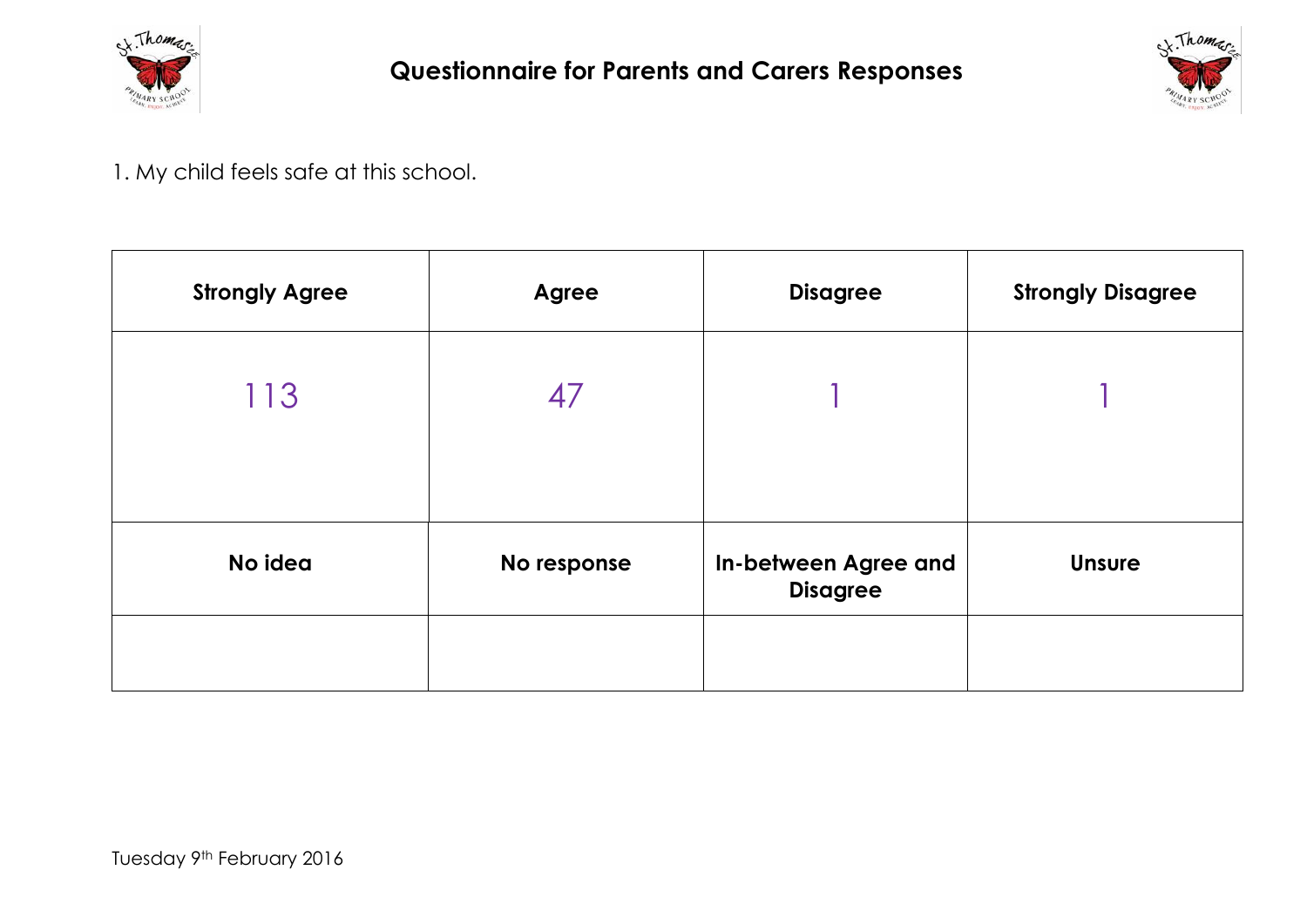



2. My child is making good progress at this school.

| <b>Strongly Agree</b> | Agree       | <b>Disagree</b>                         | <b>Strongly Disagree</b> |
|-----------------------|-------------|-----------------------------------------|--------------------------|
| 94                    | 62          | 5                                       |                          |
| No idea               | No response | In-between Agree and<br><b>Disagree</b> | <b>Unsure</b>            |
|                       |             |                                         |                          |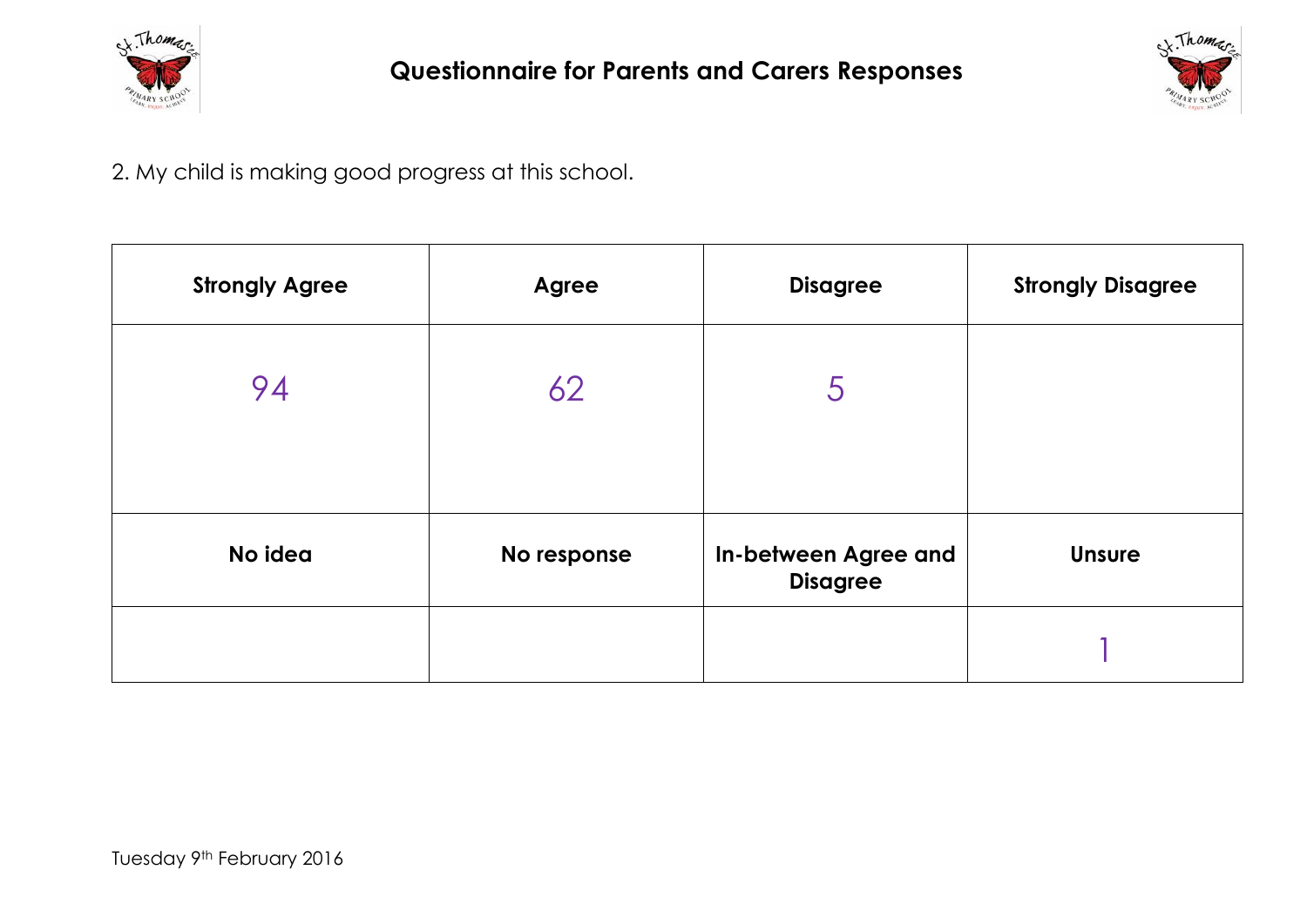



3. This school meets my child's particular needs.

| <b>Strongly Agree</b> | Agree       | <b>Disagree</b>                         | <b>Strongly Disagree</b> |
|-----------------------|-------------|-----------------------------------------|--------------------------|
| 95                    | 61          | 3                                       |                          |
| No idea               | No response | In-between Agree and<br><b>Disagree</b> | <b>Unsure</b>            |
|                       | $\bigcap$   |                                         |                          |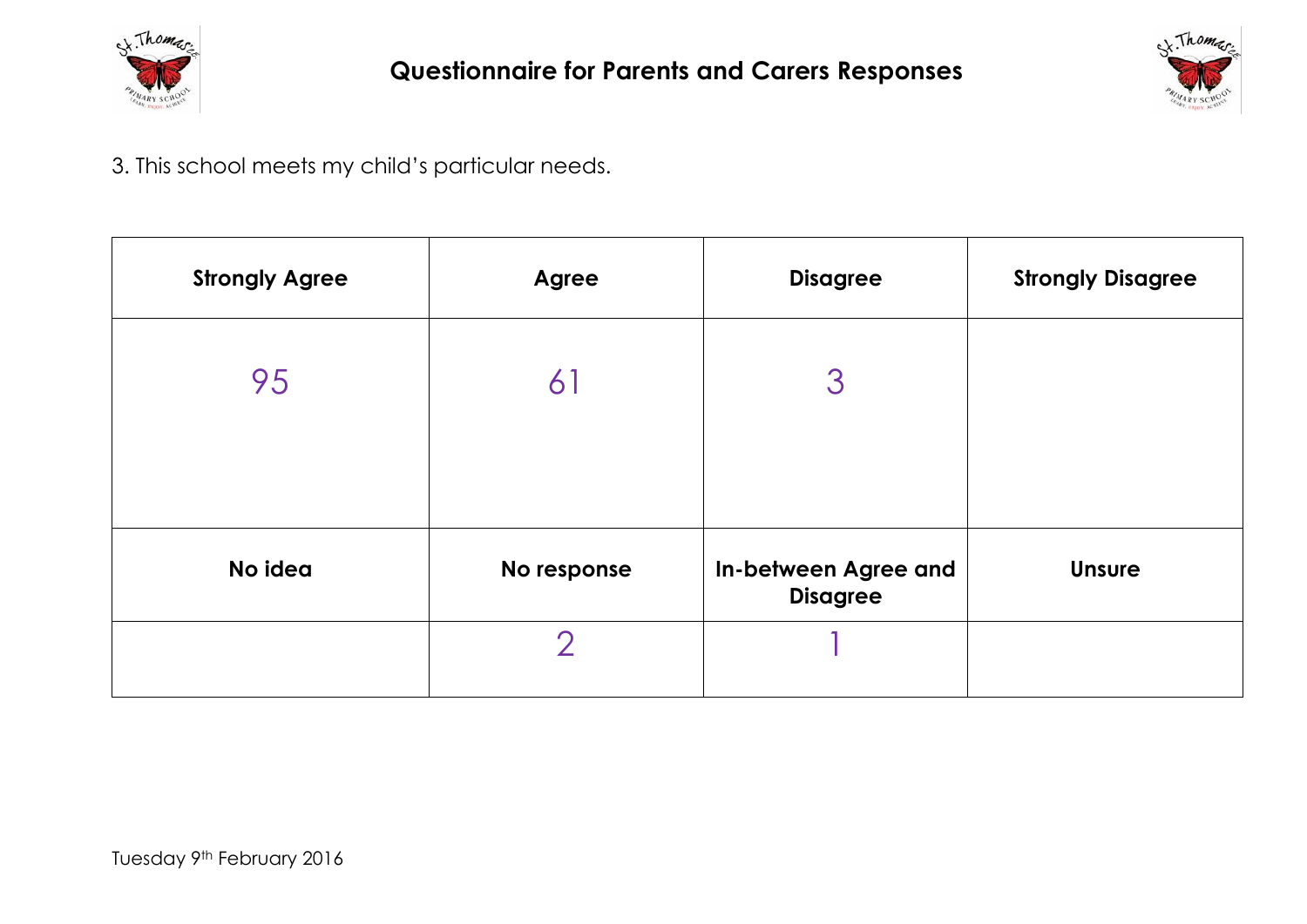



4. This school ensures my child is well looked after.

| <b>Strongly Agree</b> | Agree       | <b>Disagree</b>                         | <b>Strongly Disagree</b> |
|-----------------------|-------------|-----------------------------------------|--------------------------|
| 97                    | 65          |                                         |                          |
| No idea               | No response | In-between Agree and<br><b>Disagree</b> | <b>Unsure</b>            |
|                       |             |                                         |                          |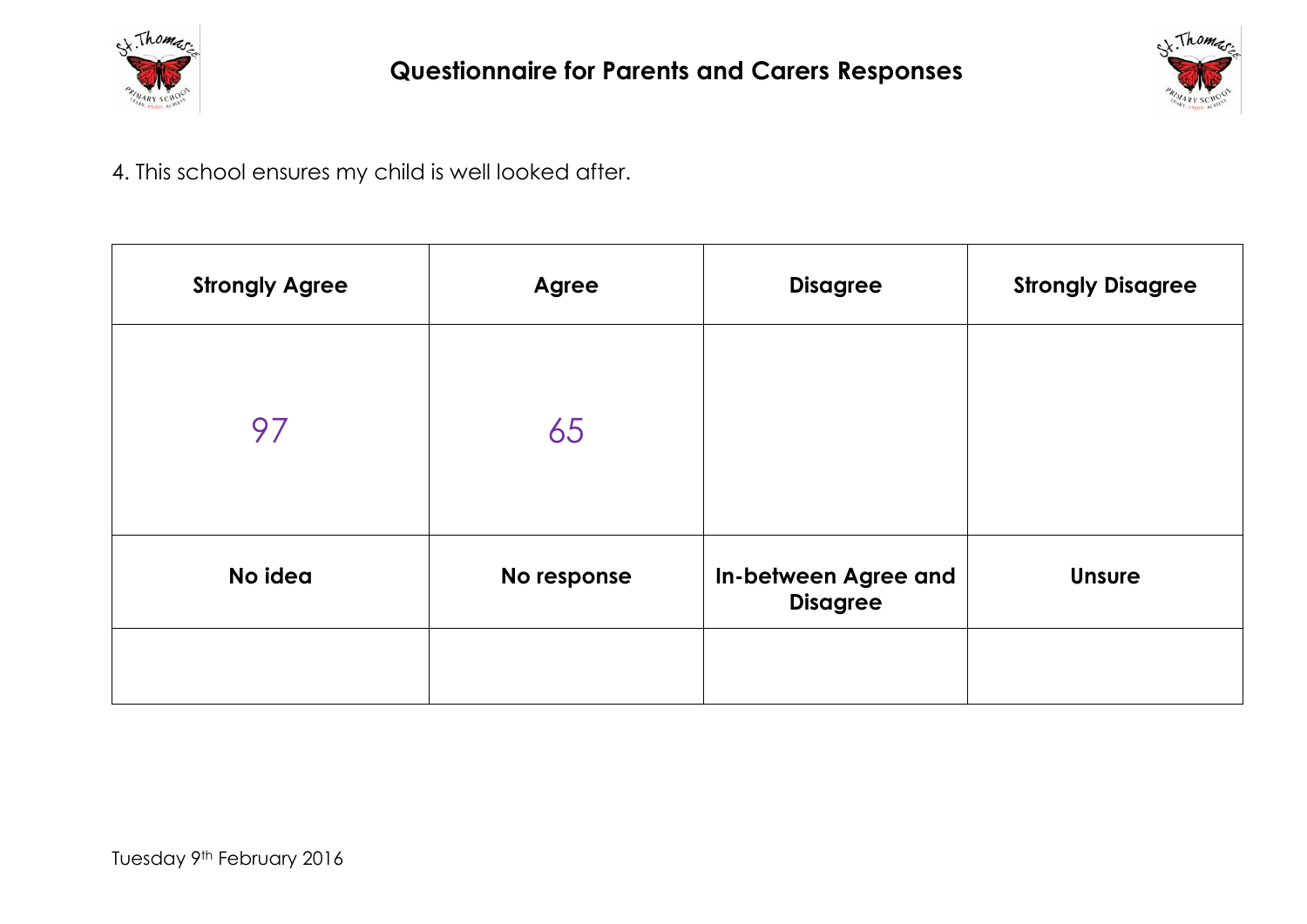



5. My child is taught well at this school.

| <b>Strongly Agree</b> | Agree       | <b>Disagree</b>                         | <b>Strongly Disagree</b> |
|-----------------------|-------------|-----------------------------------------|--------------------------|
| 99                    | 61          |                                         |                          |
| No idea               | No response | In-between Agree and<br><b>Disagree</b> | <b>Unsure</b>            |
|                       |             |                                         |                          |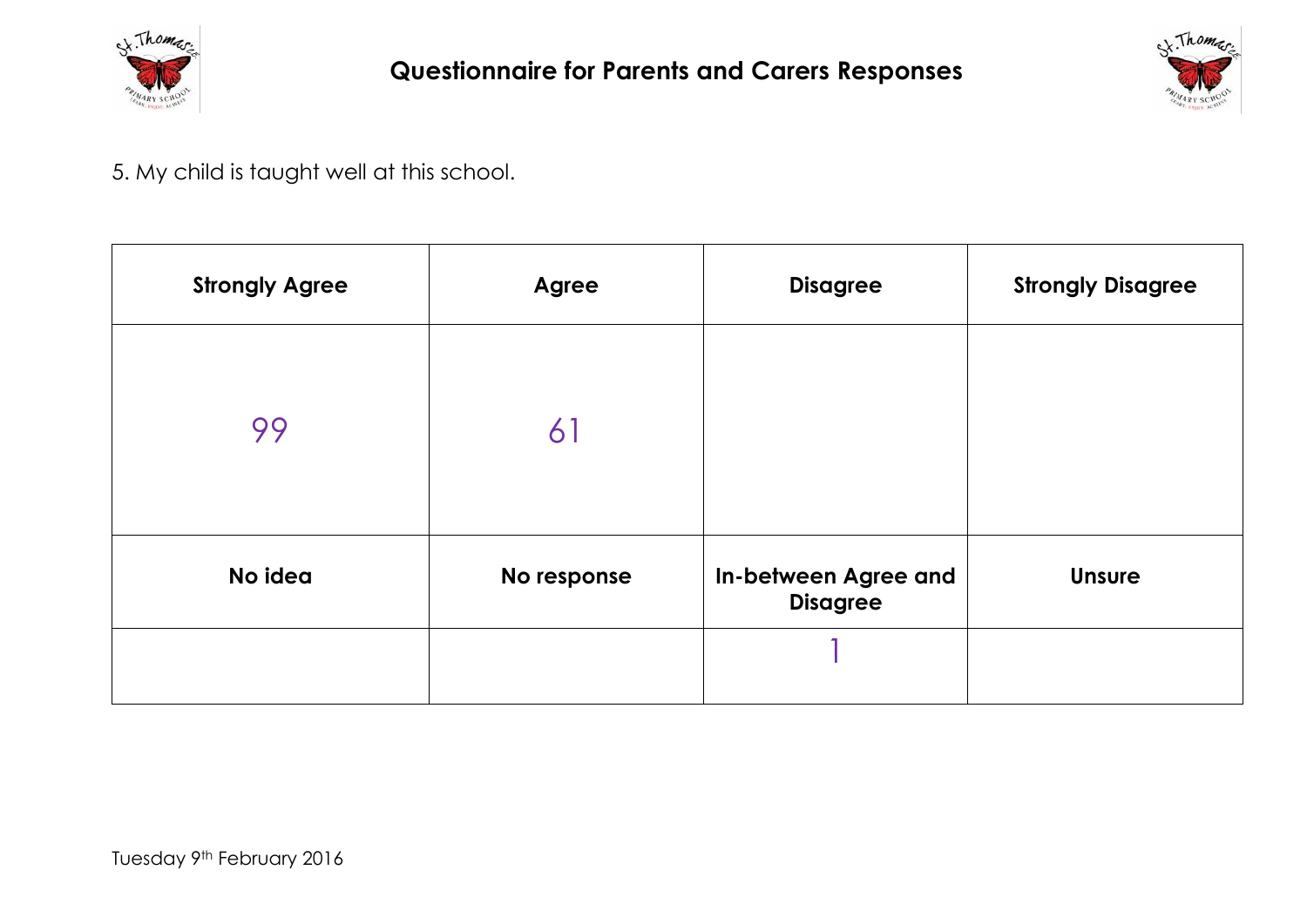



6. This school helps my child to develop skills in communication, reading, writing and mathematics.

| <b>Strongly Agree</b> | Agree       | <b>Disagree</b>                         | <b>Strongly Disagree</b> |
|-----------------------|-------------|-----------------------------------------|--------------------------|
| 98                    | 57          |                                         |                          |
| No idea               | No response | In-between Agree and<br><b>Disagree</b> | <b>Unsure</b>            |
|                       | ⌒           | $\mathcal{P}$                           |                          |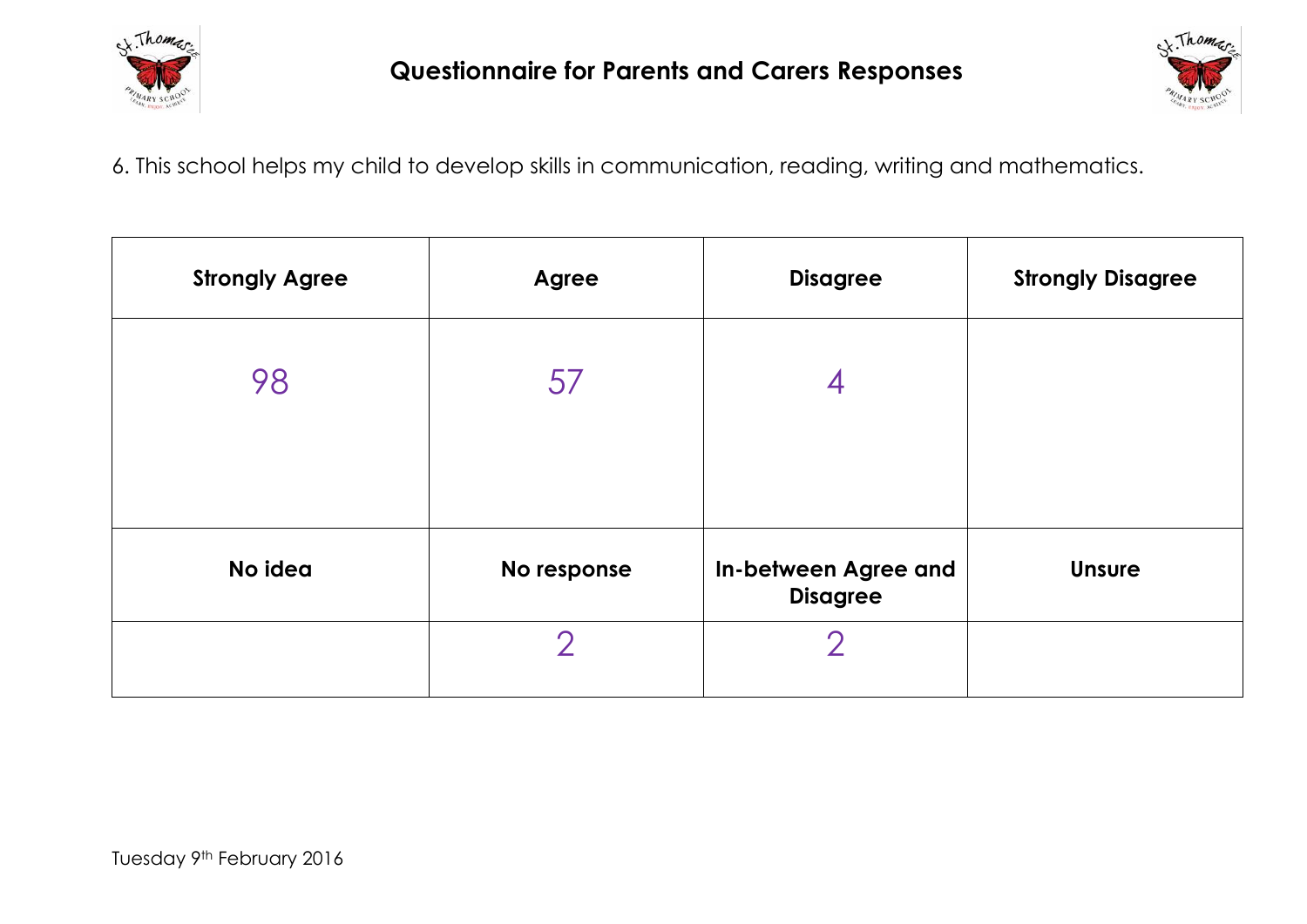



7. There is a good standard of behaviour at this school.

| <b>Strongly Agree</b> | Agree       | <b>Disagree</b>                         | <b>Strongly Disagree</b> |
|-----------------------|-------------|-----------------------------------------|--------------------------|
| 96                    | 63          |                                         |                          |
| No idea               | No response | In-between Agree and<br><b>Disagree</b> | <b>Unsure</b>            |
|                       |             |                                         |                          |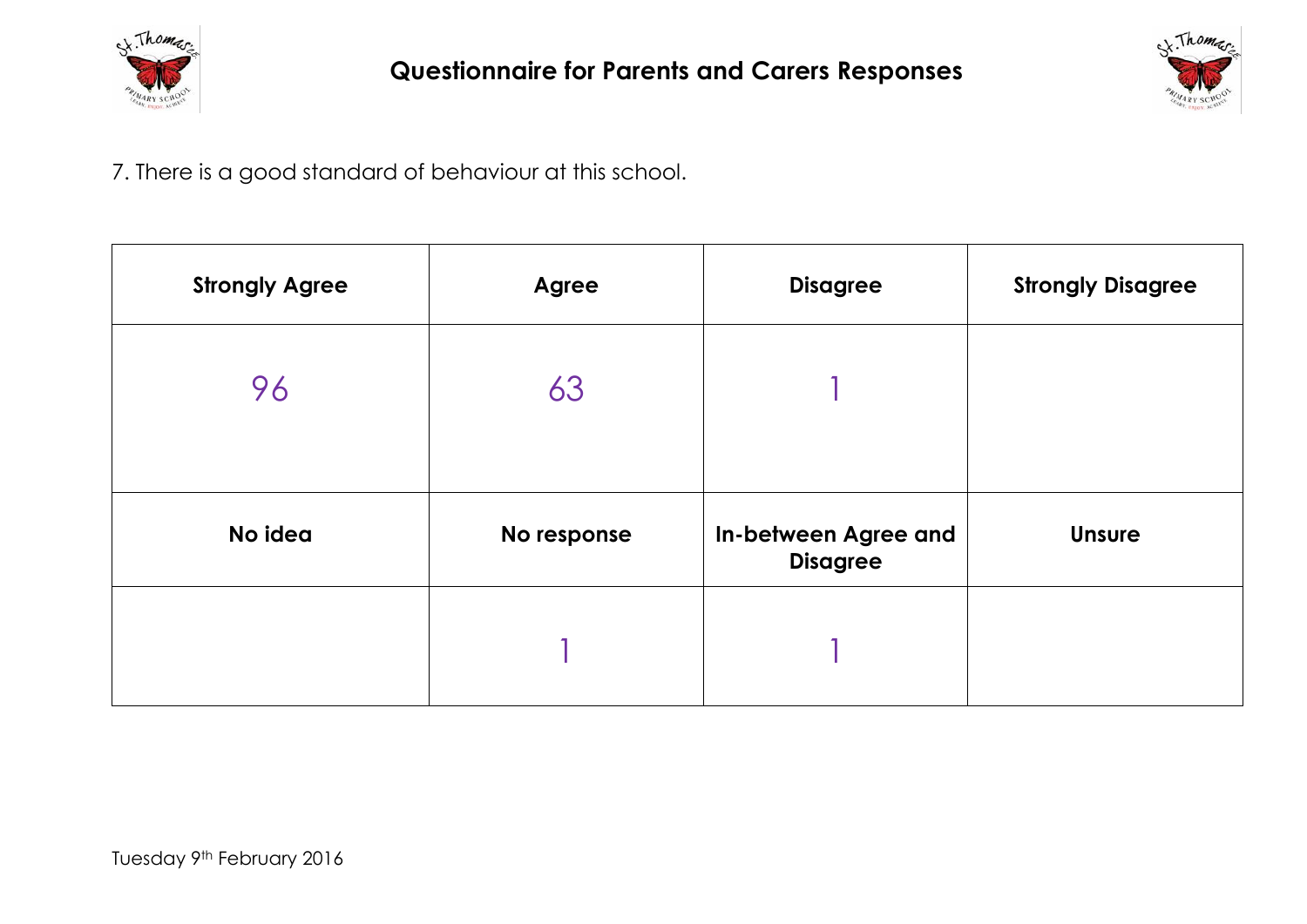



8. My child's lessons are not disrupted by bad behaviour.

| <b>Strongly Agree</b> | Agree       | <b>Disagree</b>                         | <b>Strongly Disagree</b> |
|-----------------------|-------------|-----------------------------------------|--------------------------|
| 84                    | 68          | 3                                       |                          |
| No idea               | No response | In-between Agree and<br><b>Disagree</b> | <b>Unsure</b>            |
| $\mathcal{P}$         | 5           |                                         |                          |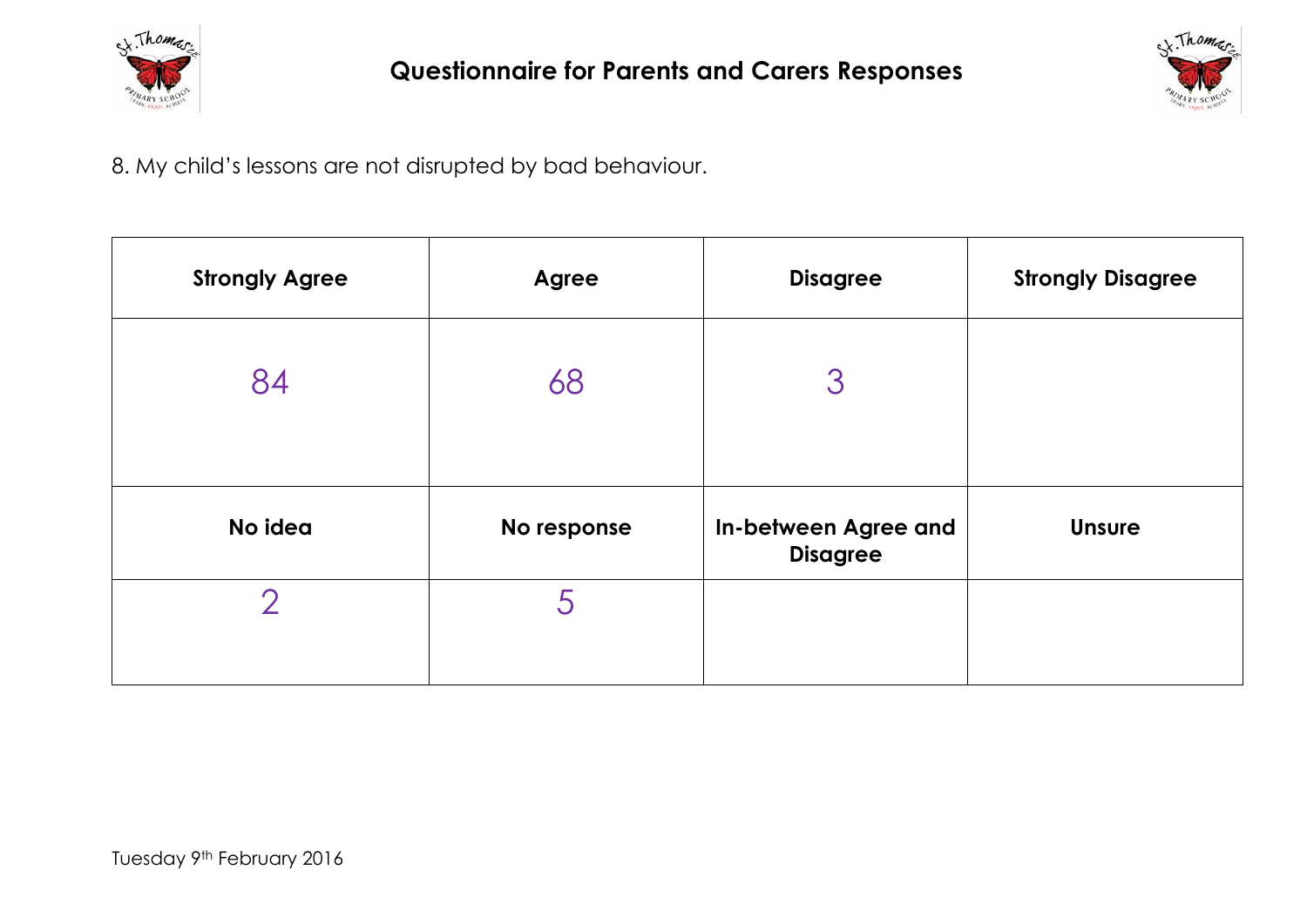

## **Questionnaire for Parents and Carers Responses**



9. This school deals with any cases of bullying effectively. (Bullying includes persistent name-calling persistent name calling, cyber, racist and homophobic bullying).

| <b>Strongly Agree</b> | Agree       | <b>Disagree</b>                         | <b>Strongly Disagree</b> |
|-----------------------|-------------|-----------------------------------------|--------------------------|
| 89                    | 61          | 4                                       |                          |
|                       |             |                                         |                          |
| No idea               | No response | In-between Agree and<br><b>Disagree</b> | <b>Unsure</b>            |
|                       |             |                                         |                          |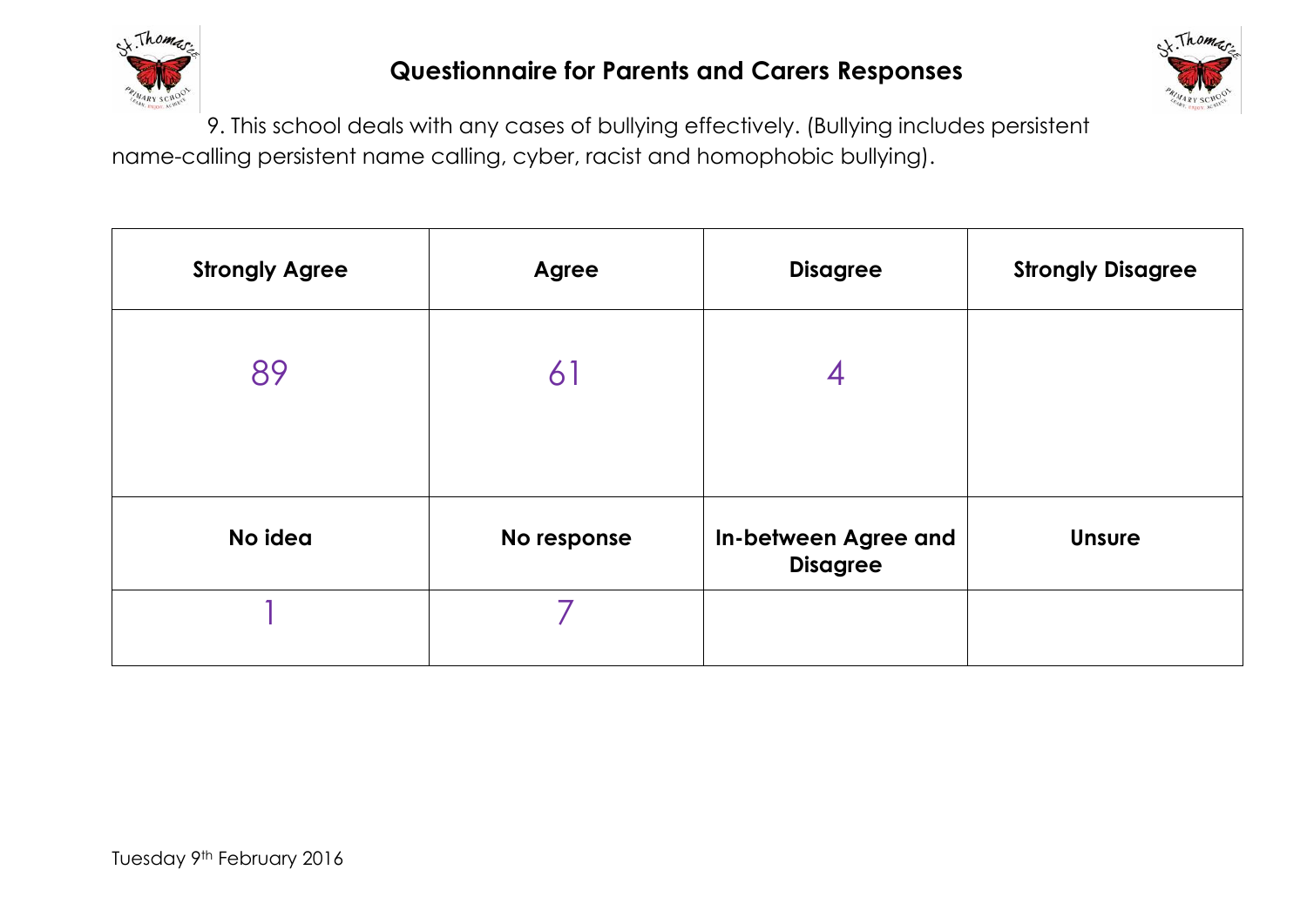



10. This school helps me to support my child's learning.

| <b>Strongly Agree</b> | Agree       | <b>Disagree</b>                         | <b>Strongly Disagree</b> |
|-----------------------|-------------|-----------------------------------------|--------------------------|
| 94                    | 60          | 6                                       |                          |
| No idea               | No response | In-between Agree and<br><b>Disagree</b> | <b>Unsure</b>            |
|                       |             |                                         |                          |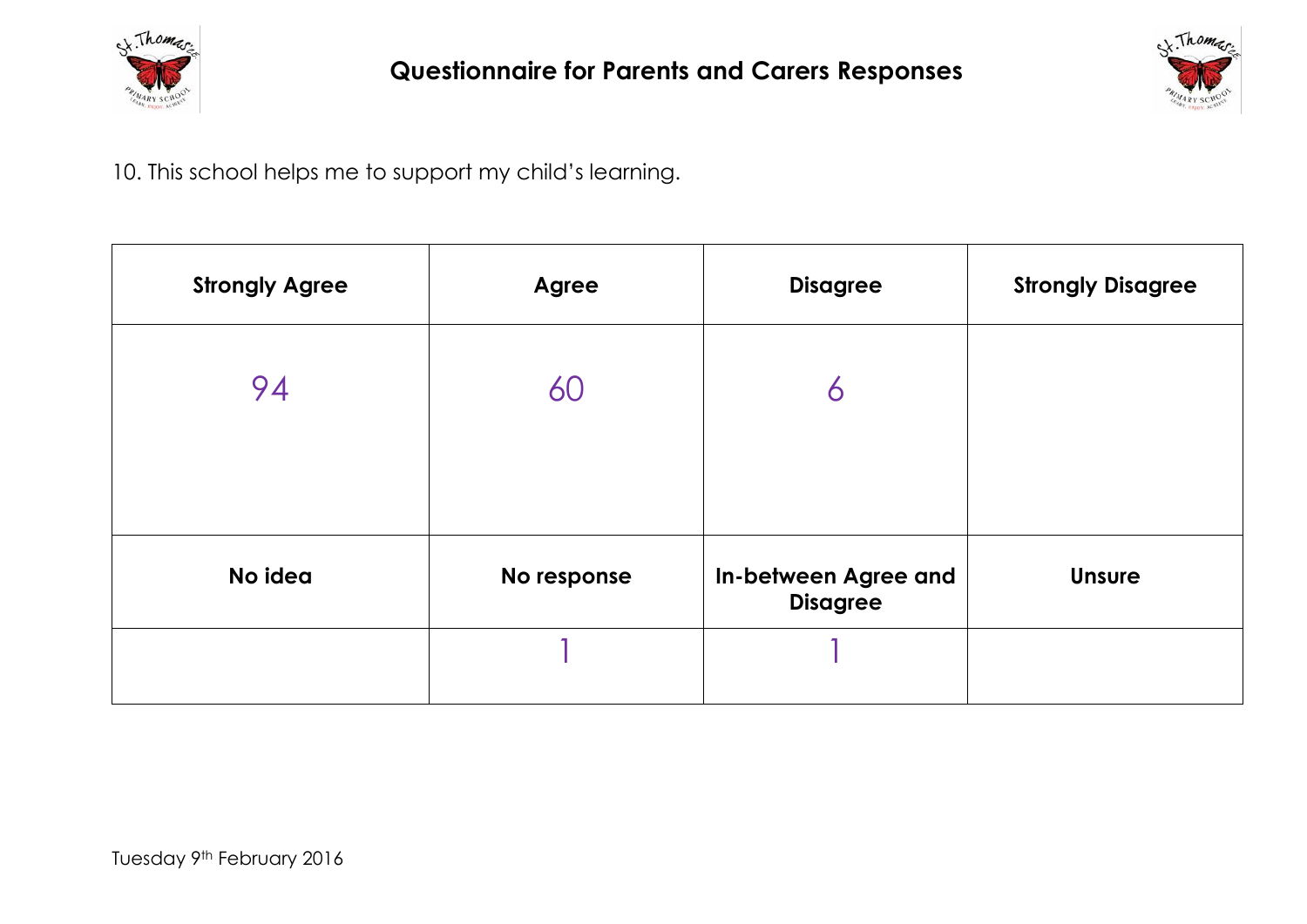



## 11. This school responds well to my concerns.

| <b>Strongly Agree</b> | Agree       | <b>Disagree</b>      | <b>Strongly Disagree</b> |
|-----------------------|-------------|----------------------|--------------------------|
| 87                    | 67          | 4                    |                          |
|                       |             |                      |                          |
| No idea               | No response | In-between Agree and | <b>Unsure</b>            |
|                       |             | <b>Disagree</b>      |                          |
|                       | 3           | $\mathcal{P}$        |                          |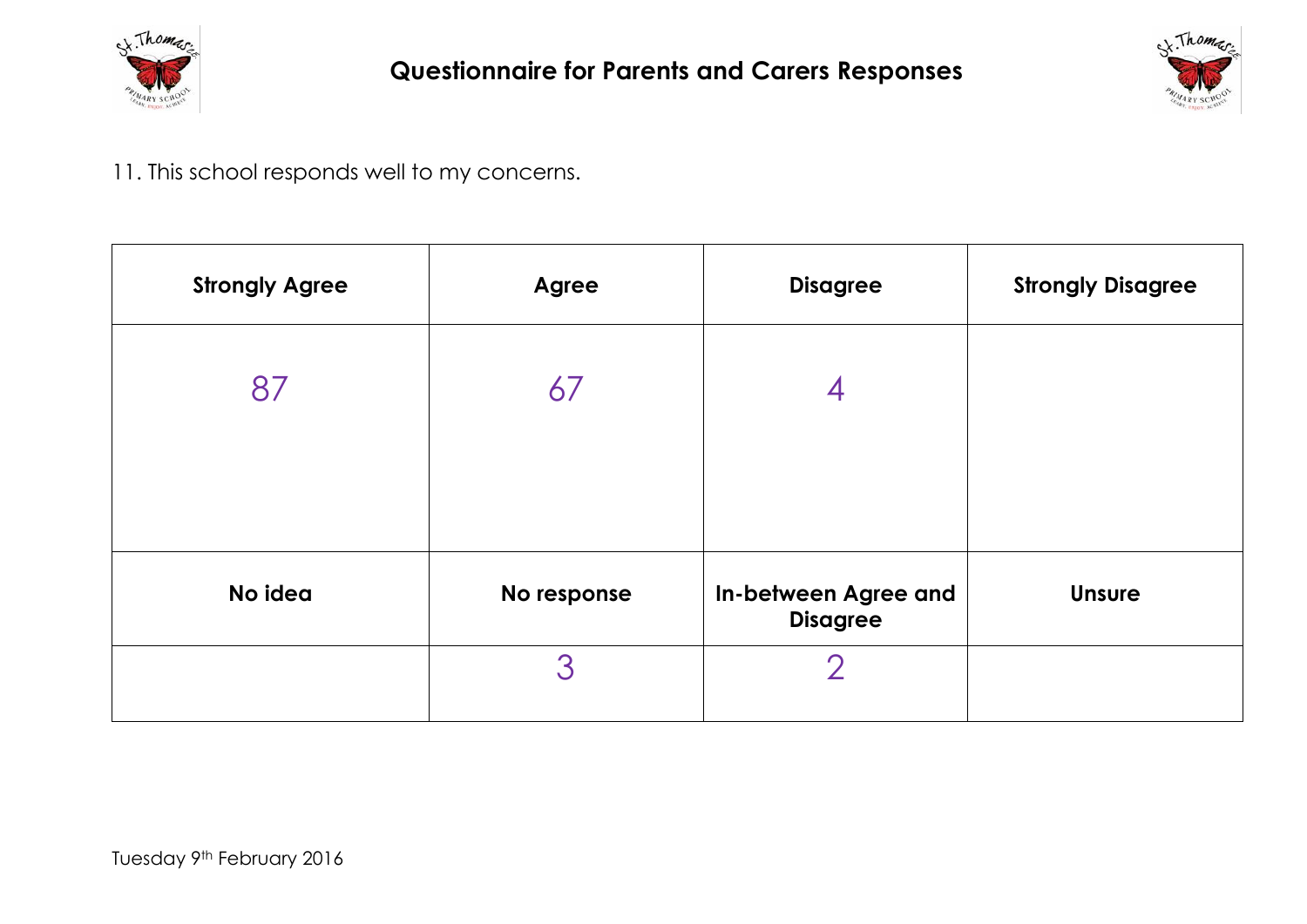



13. I would recommend this school to another parent.

| <b>YES</b> | <b>NO</b> | <b>UNSURE</b> |
|------------|-----------|---------------|
| 160        |           |               |
|            |           |               |